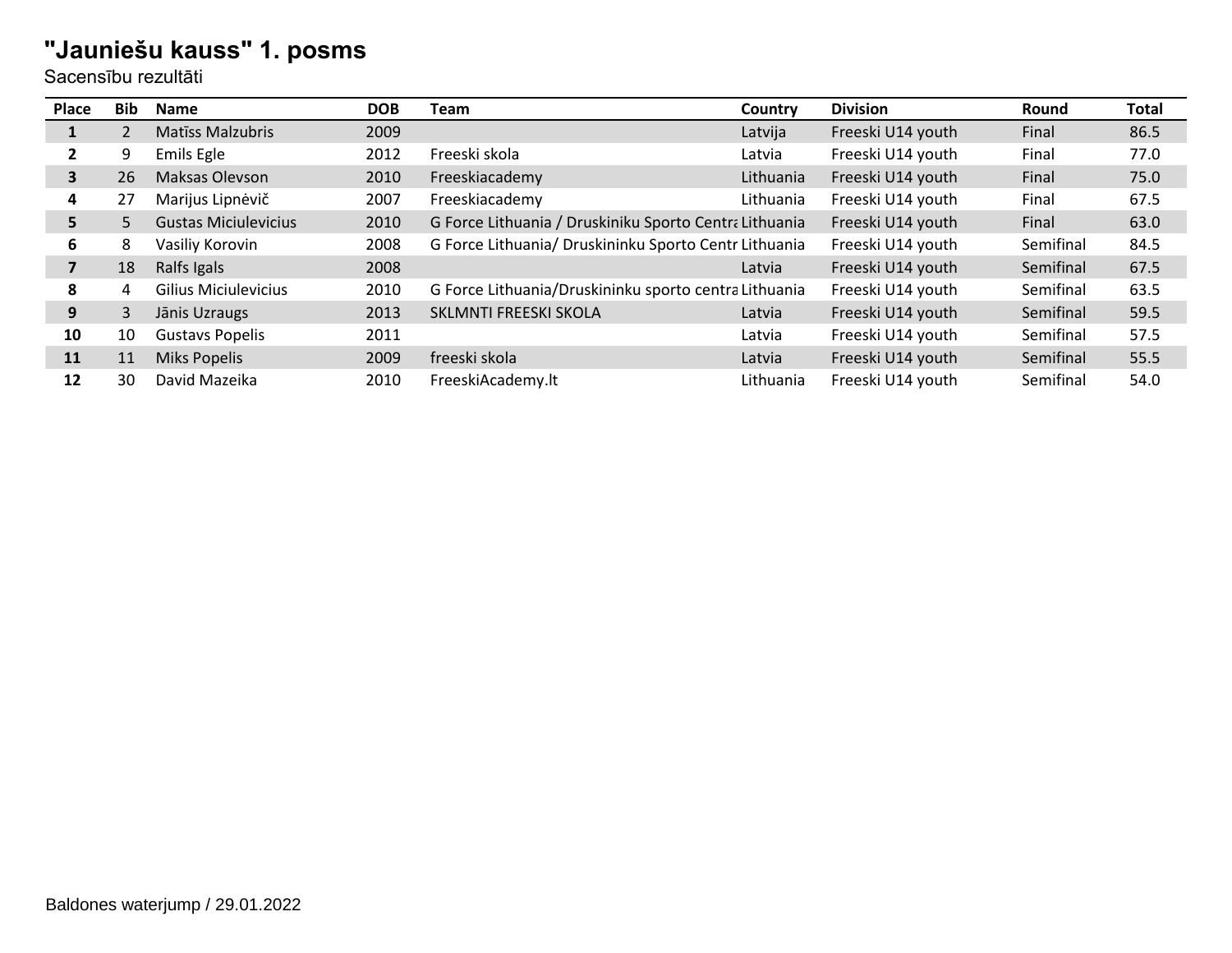| Place | <b>Bib</b> | Name                  | <b>DOB</b> | Team                                                  | Country   | <b>Division</b>   | Round | Total |
|-------|------------|-----------------------|------------|-------------------------------------------------------|-----------|-------------------|-------|-------|
|       |            | Medeine Povilaviciute | 2005       | G Force Lithuania / Druskininku Sporto Cent Lithuania |           | Freeski U19 girls | Final | 57.5  |
|       | 25         | Kotryna Maldutytė     | 1995       | Freeskiacademy                                        | Lithuania | Freeski U19 girls | Final | 48.5  |
|       | 29         | Ugne Paulaviciute     | 2005       | FreeskiAcademy                                        | Lithuania | Freeski U19 girls | Final | 44.5  |
|       | 28         | Rusnė Rudzianskaitė   | 2005       | Freeskiacademy                                        | Lithuania | Freeski U19 girls | Final | 41.0  |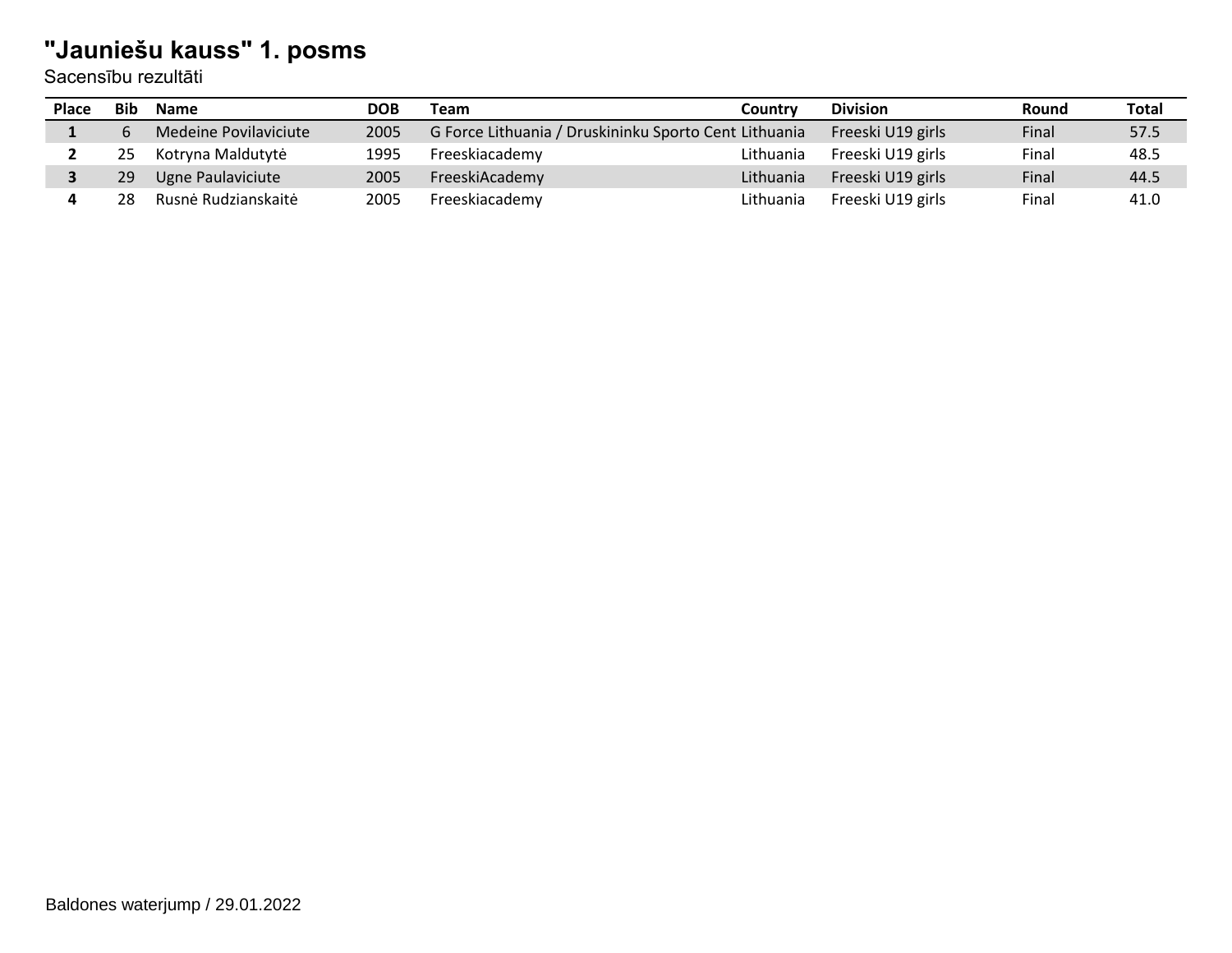| <b>Place</b> | <b>Bib</b> | <b>Name</b>            | <b>DOB</b> | <b>Team</b>                                           | Country | <b>Division</b>     | Round     | <b>Total</b> |
|--------------|------------|------------------------|------------|-------------------------------------------------------|---------|---------------------|-----------|--------------|
|              |            | Stefan Sorokin         | 2005       | <b>Team Sorokin</b>                                   | Estonia | Freeski U19 juniors | Final     | 94.0         |
|              | 15         | Jēkabs Felcs           | 2003       | <b>B</b> sp                                           | Latvia  | Freeski U19 juniors | Final     | 91.5         |
| 3            | 31         | Kaspars Kukainis       | 2003       | SKLMNTI Freeski skola                                 | Latvia  | Freeski U19 juniors | Final     | 86.0         |
| 4            | 14         | <b>Eduards Ozolins</b> | 2005       | BIGSMOLPRODAKSEN                                      | Latvija | Freeski U19 juniors | Final     | 79.5         |
|              | 23         | Rasmus Marks           | 2005       |                                                       | Latvia  | Freeski U19 juniors | Final     | 76.0         |
| 6            | 16         | Kārlis Tomsons         | 2005       | Freeski skola                                         | Latvia  | Freeski U19 juniors | Semifinal | 70.5         |
|              |            | Dovydas Vaivada        | 2005       | G force Lithuania/Druskininku sporto centra Lithuania |         | Freeski U19 juniors | Semifinal | 57.0         |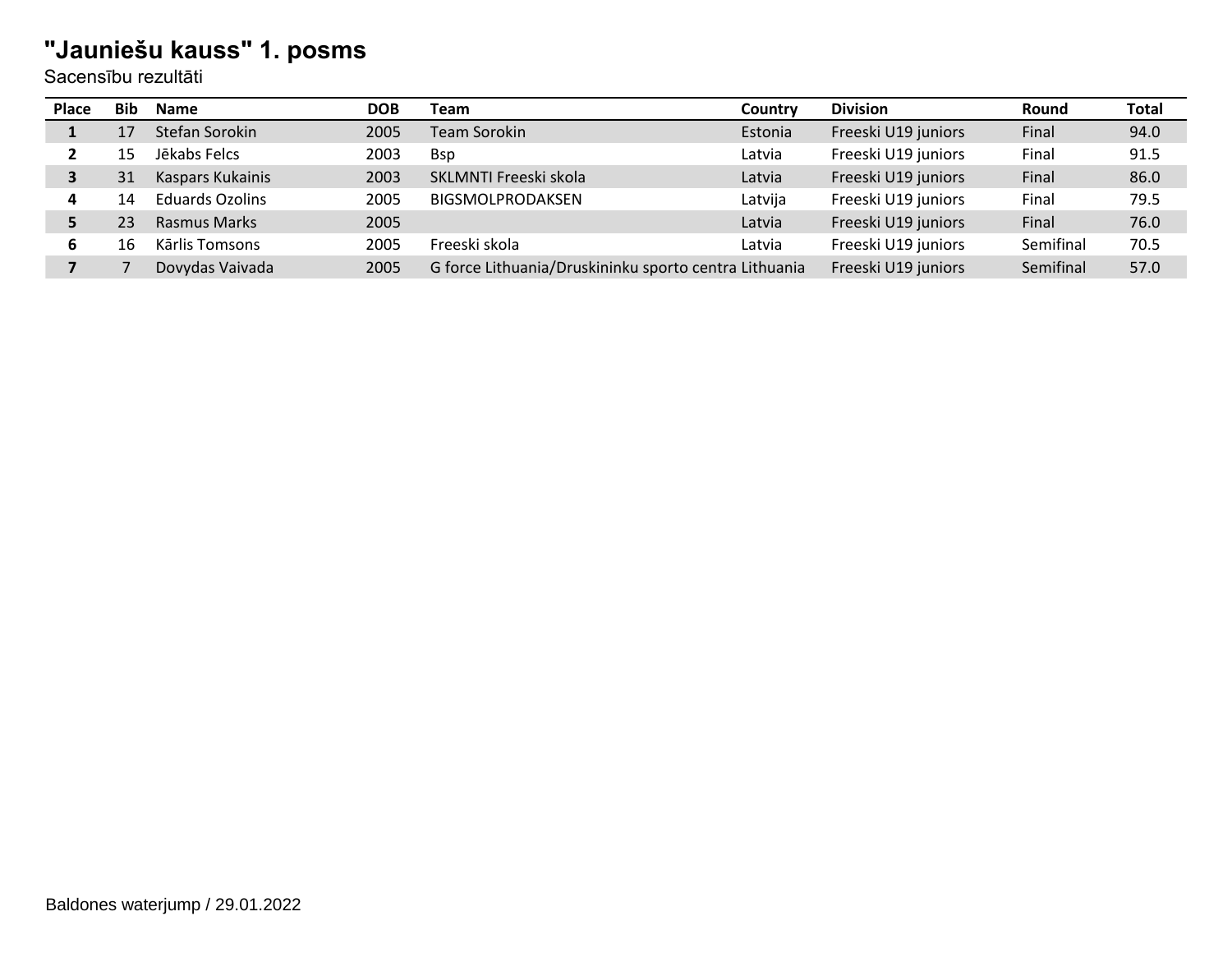| <b>Place</b> | <b>Bib</b> | <b>Name</b>     | DOB  | Team                  | Countrv | <b>Division</b>     | Round | <b>Total</b> |
|--------------|------------|-----------------|------|-----------------------|---------|---------------------|-------|--------------|
|              | 20         | Klāvs Austrinš  | 2008 |                       | Latvia  | Snowboard U14 youth | Final | 71.0         |
|              | 35         | Gundars Plavinš | 2012 |                       | Latvia  | Snowboard U14 youth | Final | 63.5         |
|              | 24         | Olivers Kalninš | 2009 | Rigas snovborda skola | Latvia  | Snowboard U14 youth | Final | 58.0         |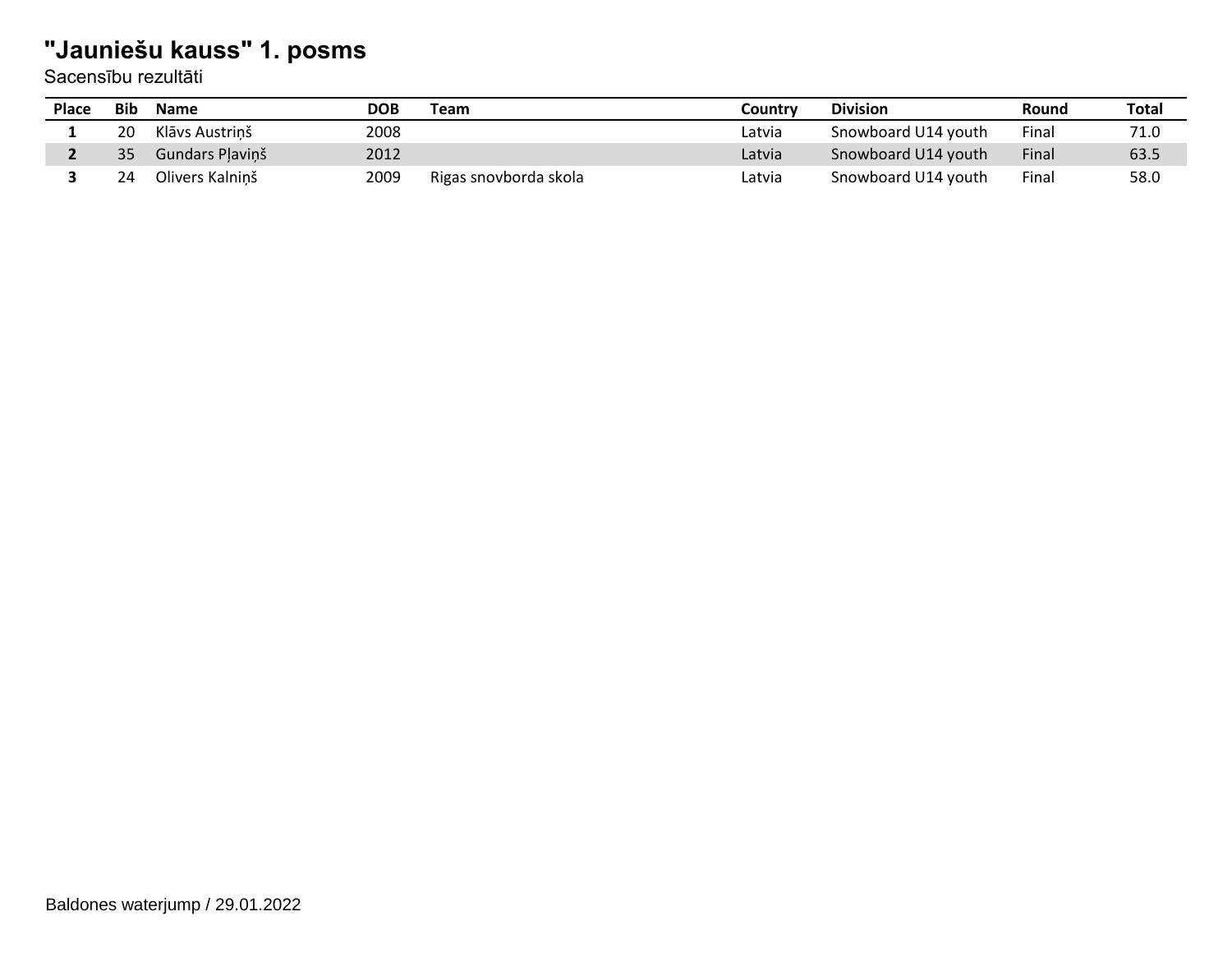| <b>Place</b> | <b>Bib</b> | <b>Name</b>          | DOB  | Team   | Countrv | <b>Division</b>     | Round | Total |
|--------------|------------|----------------------|------|--------|---------|---------------------|-------|-------|
|              | 32         | Odrija Žozī          | 2005 | Mikasa | Latvia  | Snowboard U19 girls | Final | 75.5  |
|              | 33         | Adriana Zeltina      | 2005 | Mikasa | Latvia  | Snowboard U19 girls | Final | 64.5  |
|              |            | Kristiana Igala      | 2004 |        | Latvia  | Snowboard U19 girls | Final | 63.0  |
|              |            | <b>Agate Einause</b> | 2004 | Mikasa | Latvia  | Snowboard U19 girls | Final | 56.5  |